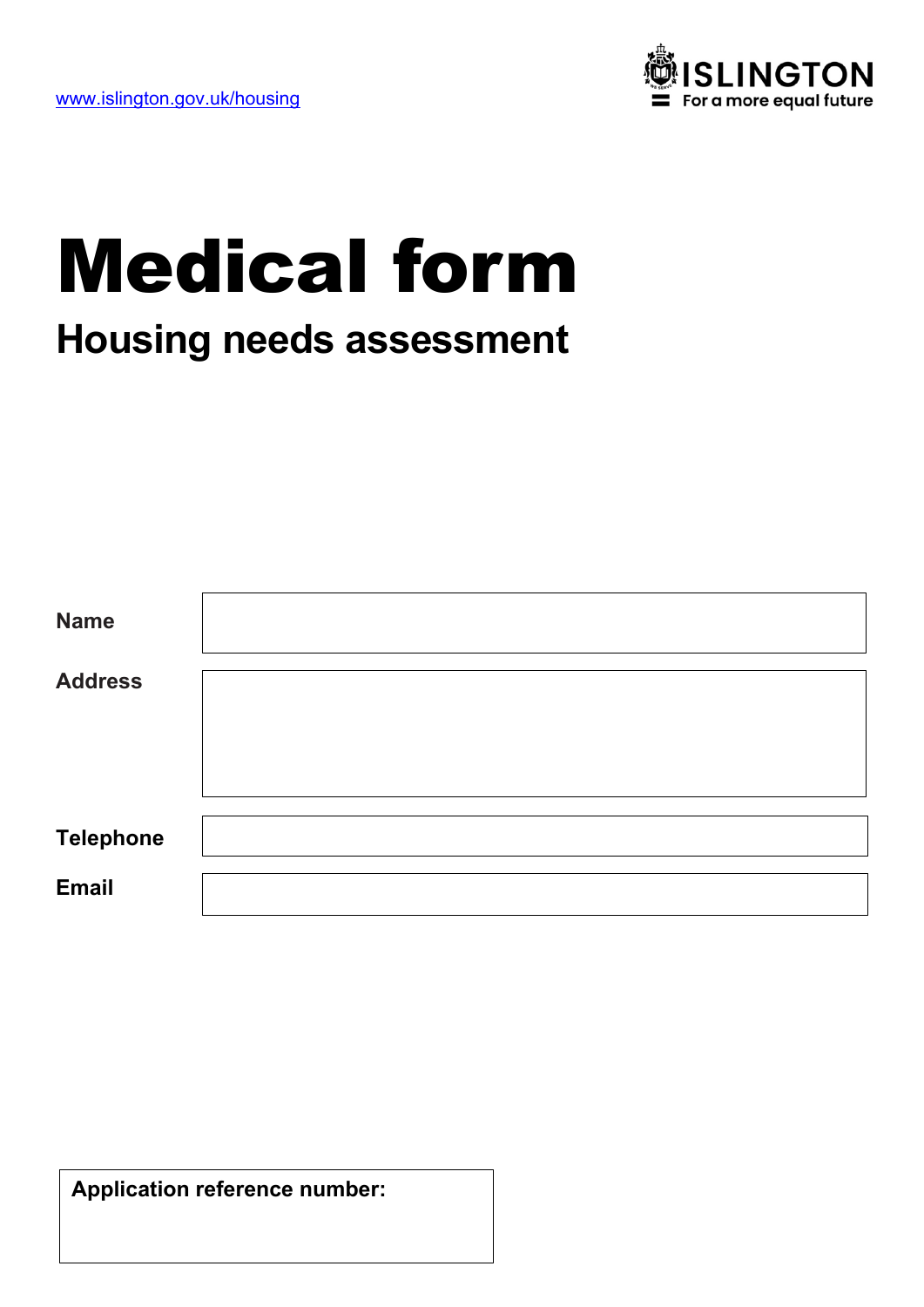# **Please read the information below carefully before you complete this form**

Medical conditions alone will not guarantee medical priority to be rehoused. There must be evidence to demonstrate that that your current medical conditions are made worse by living in your home.

Please note that medical priority is not generally awarded for overcrowding. Issues related to damp, lift breakdown, pest infestation, anti-social behaviour or neighbour disputes need to be referred to your landlord or housing officer to resolve.

 This medical application informs housing of what difficulties you are experiencing in your current home due to your medical condition or disability. For customers who are homeless a medical application helps us to determine whether you are vulnerable according to housing legislation.

You should only fill out this form if:

- Your medical conditions or disability are severe and permanent which are made worse by your current property
- You are unable to safely access the community and/or essential facilities in your home due to your medical conditions or disability
- You are homeless and have a health problem

A separate form needs to be completed for each family member that wishes to apply for rehousing on medical grounds. Any medical decision regarding medical rehousing priority made will apply to the household.

copies of these with this form. If you have any current medical supporting evidence such as GP medical or Hospital Discharge summaries, Consultant letters, Occupational Therapy or Physiotherapy reports, please include

If you are in temporary accommodation provided by Islington Council and you have a medical condition, this does not mean that you will be automatically given points to bid.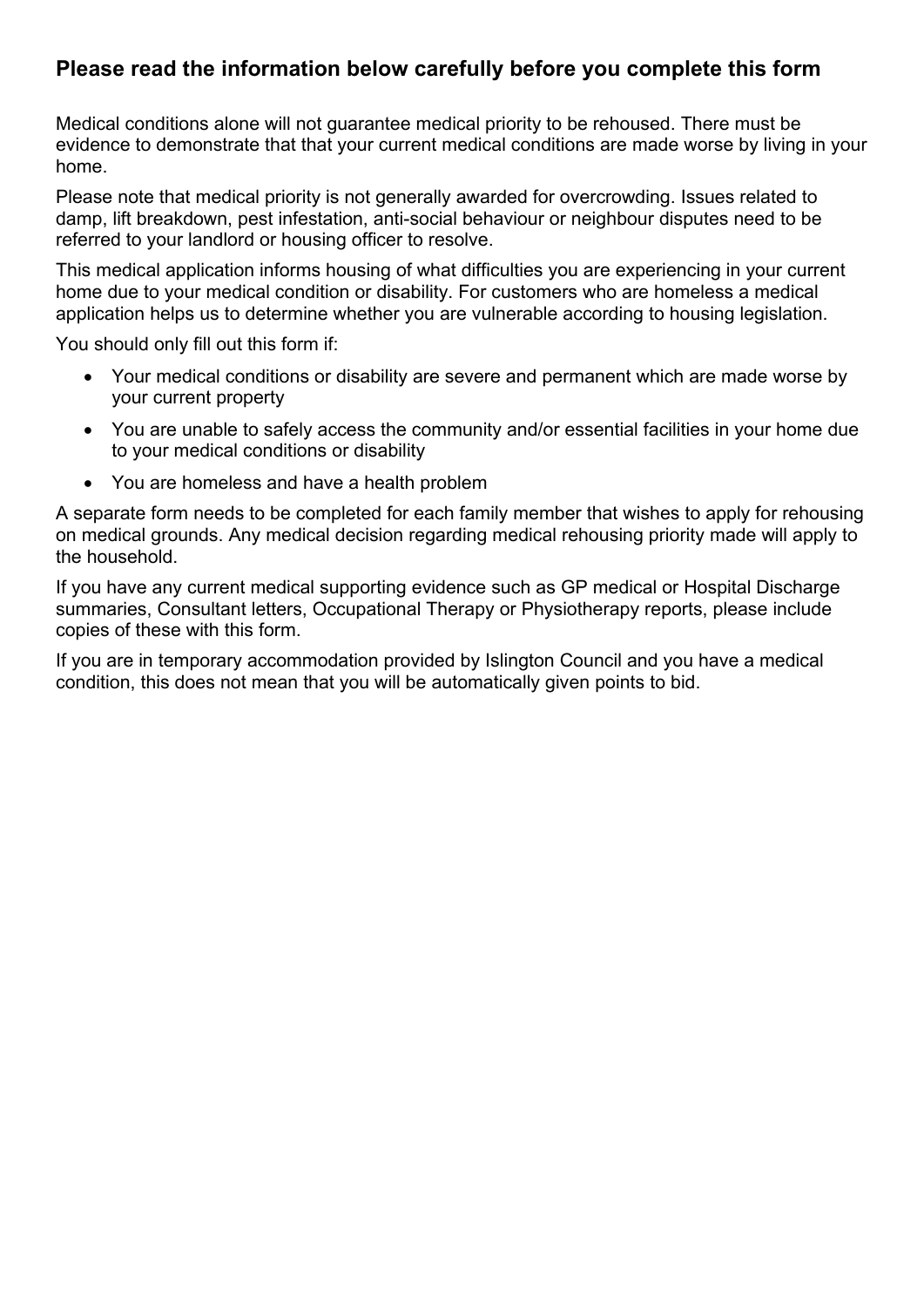## **1. Tell us about the health problems – this could be you or someone you live with**

| Name of the person with the health problem:                                                      |  |
|--------------------------------------------------------------------------------------------------|--|
| Their age:                                                                                       |  |
| Relationship to you?                                                                             |  |
| What are your or your family member's diagnosed medical conditions or disability? Please tell us |  |

more below. If there is more than one medical condition or disability please list these in order of priority.

# **Condition 1:**

| <b>Medical condition</b>                                          |  |
|-------------------------------------------------------------------|--|
| Date of diagnosis                                                 |  |
| <b>Current treatment</b>                                          |  |
| <b>Future treatment</b>                                           |  |
| <b>Medication</b>                                                 |  |
| Any previous or planned<br>hospital admissions                    |  |
| Name of the treating<br>professional<br>(GP/Consultant/OT/Physio) |  |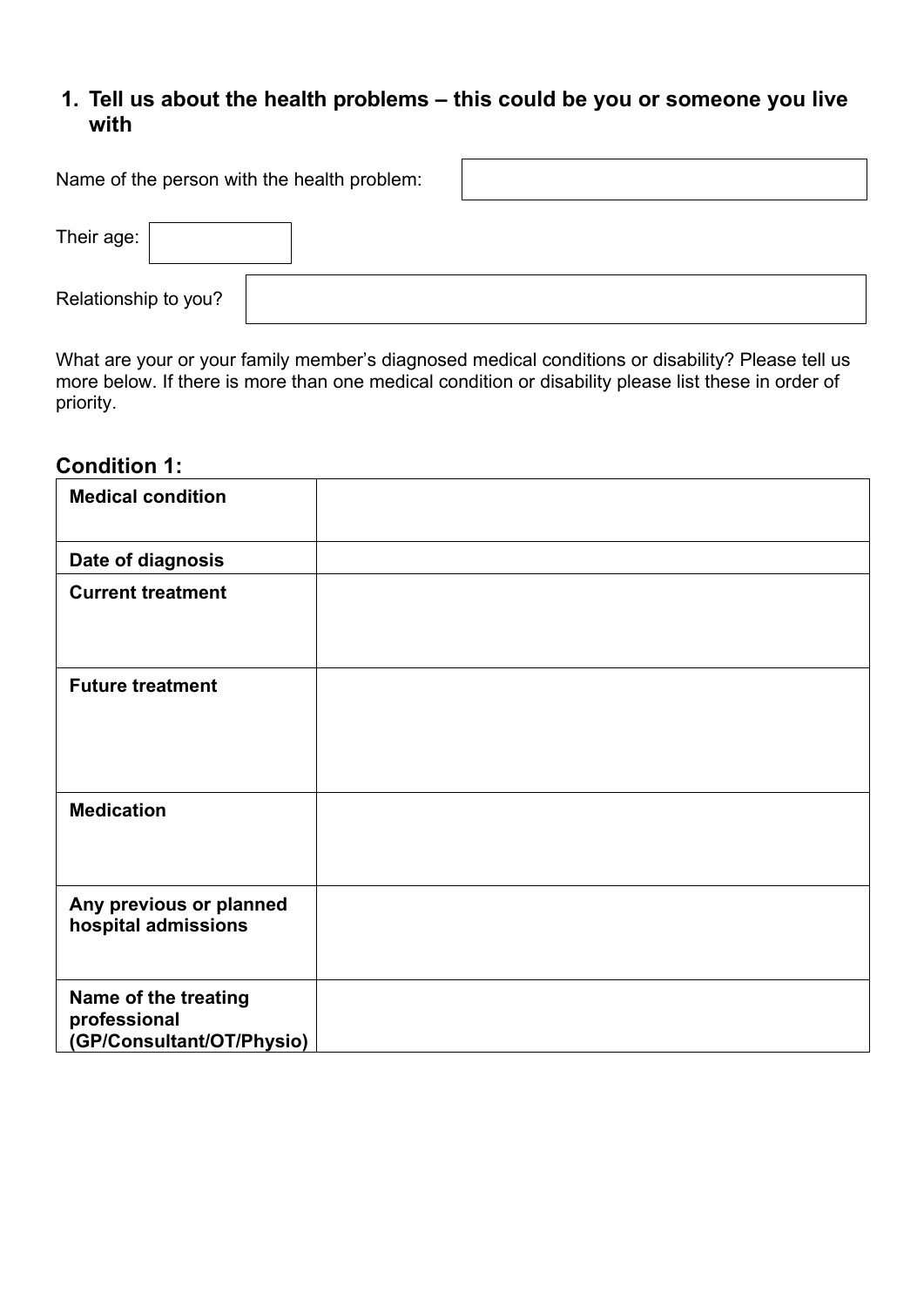# **Condition 2:**

| <b>Medical condition</b>                                      |  |
|---------------------------------------------------------------|--|
| Date of diagnosis                                             |  |
| <b>Current treatment</b>                                      |  |
| <b>Future treatment</b>                                       |  |
| <b>Medication</b>                                             |  |
| Any previous or planned<br>hospital admissions                |  |
| Name of treating<br>professional<br>(GP/Consultant/OT/Physio) |  |

| <b>Condition 3:</b>                                           |  |
|---------------------------------------------------------------|--|
| <b>Medical condition</b>                                      |  |
| Date of diagnosis                                             |  |
| <b>Current treatment</b>                                      |  |
|                                                               |  |
| <b>Future treatment</b>                                       |  |
| <b>Medication</b>                                             |  |
| Any previous or planned<br>hospital admissions                |  |
| Name of treating<br>professional<br>(GP/Consultant/OT/Physio) |  |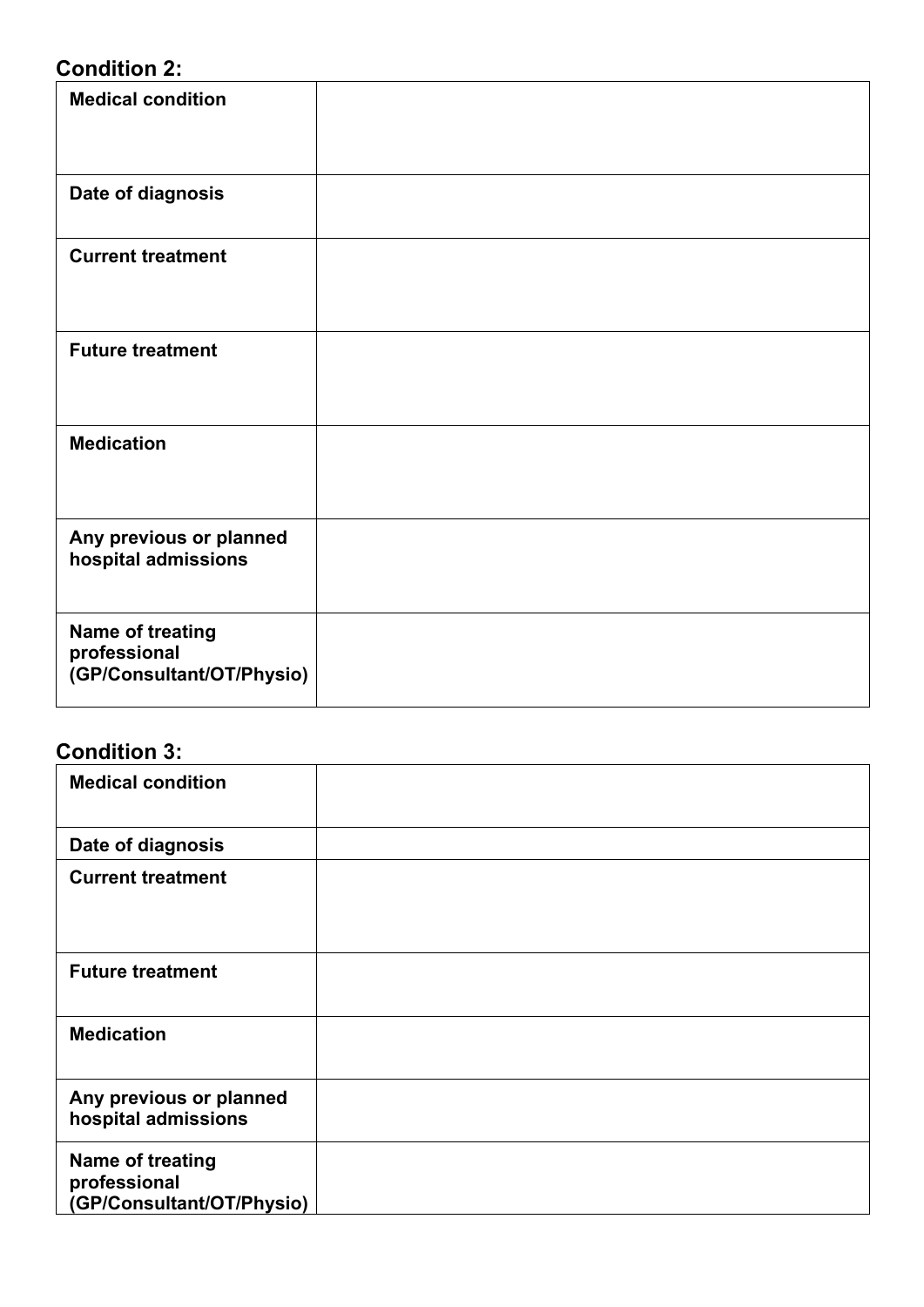**If you are not homeless**, please state how you feel your disability or health problems make your current home difficult to live in.

Please note that difficulties arising from overcrowding affect a very large number of households in Islington and additional medical priority will generally not be awarded for problems relating to overcrowded accommodation. Problems relating to the condition of your home e.g. damp, lift breakdown or rodent infestation, or problems due to anti- social behaviour or neighbour problems should be referred to your landlord or housing manager to resolve.

**If you are homeless**, please state how your disability or health problems are affected by your homelessness.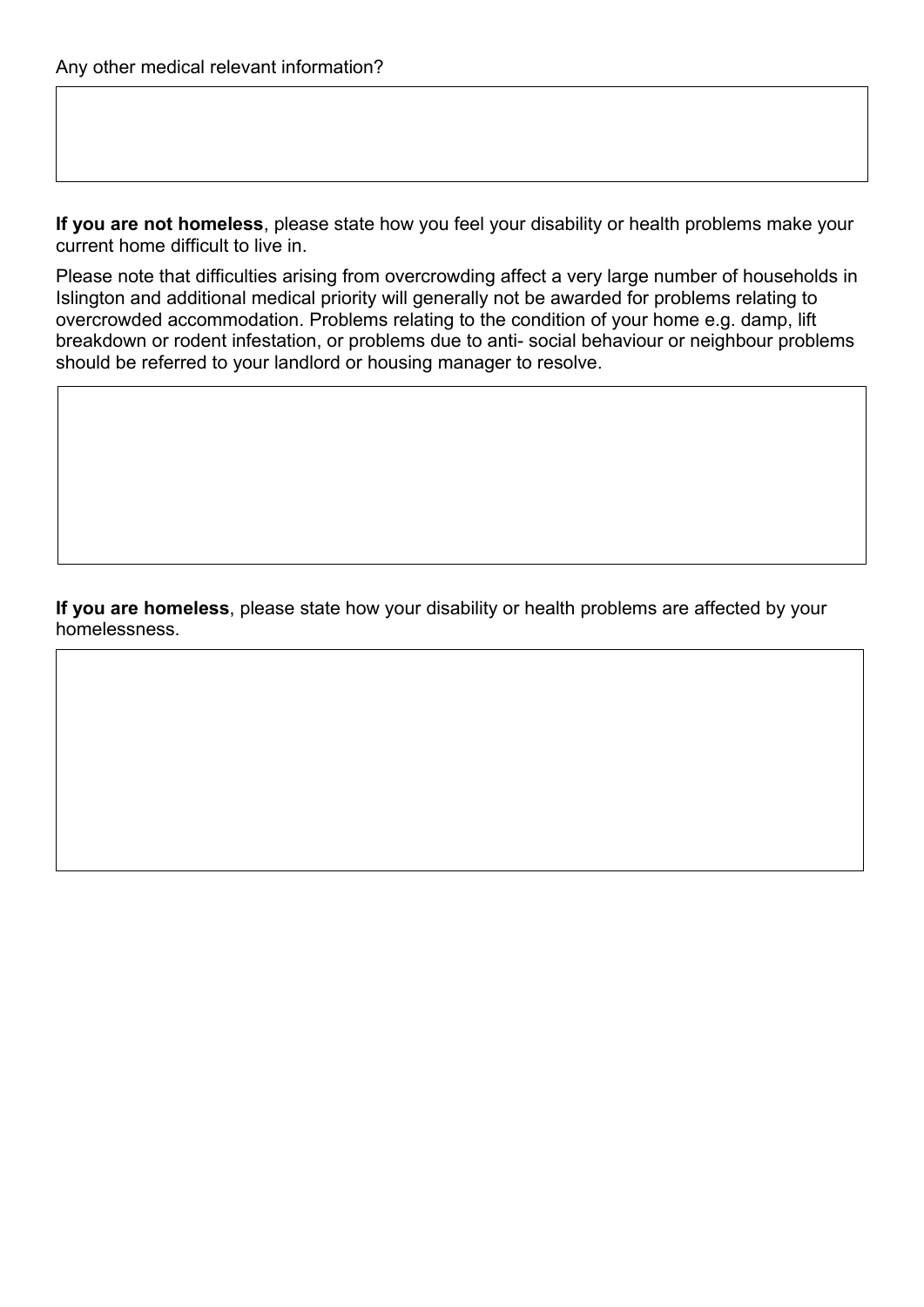# **2. Tell us about where you live (put an X in the box)**

Are you currently:

| A council tenant | A housing association tenant  |  |
|------------------|-------------------------------|--|
| A private tenant | <b>Owner-occupier</b>         |  |
| Homeless*        | Living with friends or family |  |

\*If you are homeless and not living in temporary accommodation please go to **section 3**.

What type of property do you live in?

| Room in a shared home        | <b>House</b>               |  |
|------------------------------|----------------------------|--|
| <b>Self-contained bedsit</b> | <b>Hostel or hotel</b>     |  |
| <b>Flat</b>                  | Other (please state below) |  |
| <b>Maisonette</b>            |                            |  |
| (flat with stairs inside)    |                            |  |

How many bedrooms do you and your household have use of in your current home?

\_\_\_ bedrooms

How many toilets does your household have use of?

\_\_\_ toilets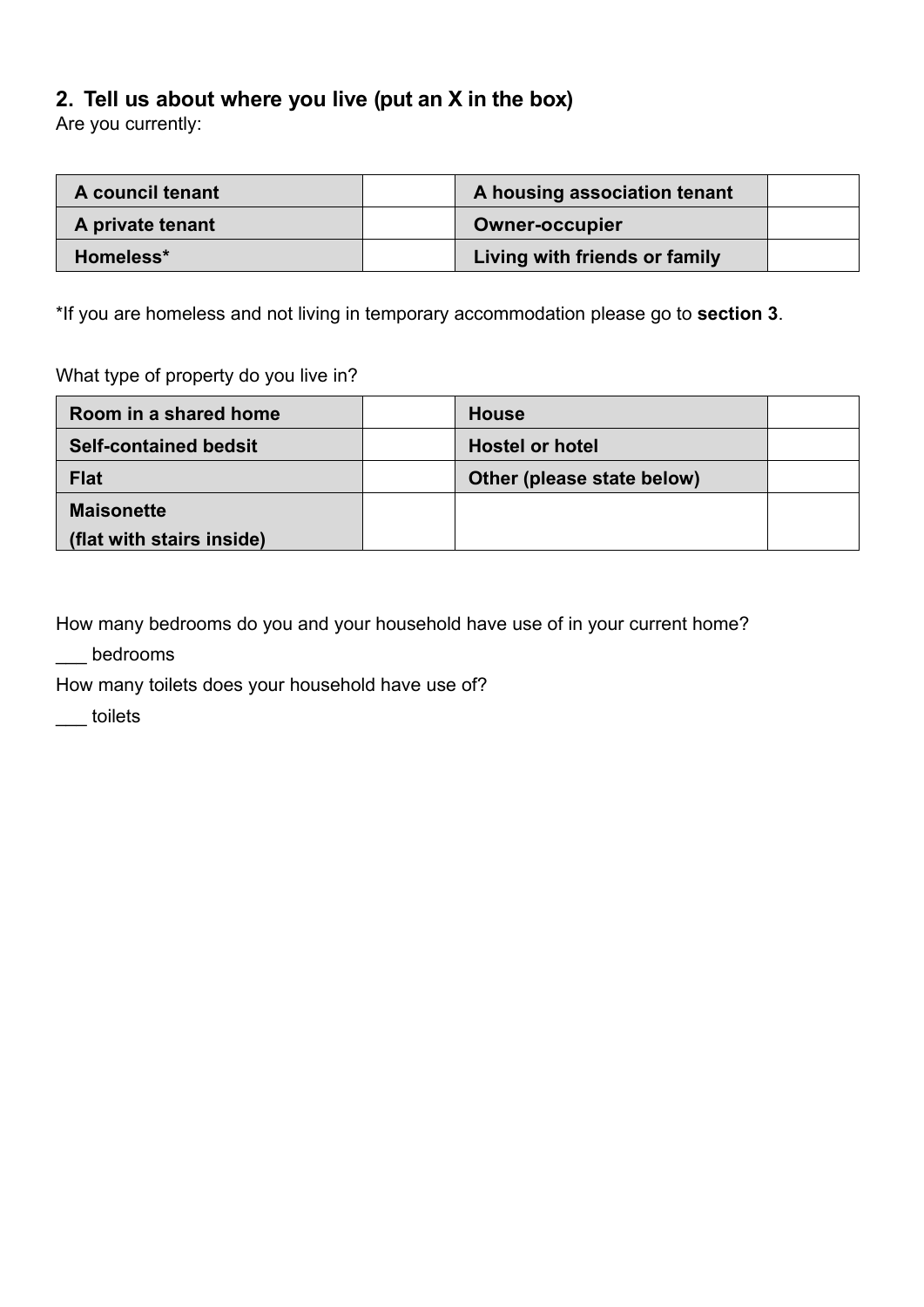# **3. Tell us about your ability to get around and do things**

If your medical problem does not prevent you from getting about or doing daily tasks please go to **section 4**.

| Circle the answers below that apply to you                                                                                                       |            |            |            |           |                            |            |           |
|--------------------------------------------------------------------------------------------------------------------------------------------------|------------|------------|------------|-----------|----------------------------|------------|-----------|
| Do you have difficulties walking?                                                                                                                | <b>Yes</b> | <b>No</b>  |            |           |                            |            |           |
| Please explain                                                                                                                                   |            |            |            |           |                            |            |           |
| Do you have difficulties managing stairs?                                                                                                        |            | <b>Yes</b> | <b>No</b>  |           |                            |            |           |
| Are there any stairs to access your property? Yes                                                                                                |            |            | No         |           | <b>Details Details</b>     |            |           |
| If you answered yes, how many stairs are there?                                                                                                  |            |            |            |           | Is there a lift? Yes       | No         |           |
| Are there any stairs inside your property? Yes No                                                                                                |            |            |            |           |                            |            |           |
| If you answered yes, how many stairs are there? _______________ Is there a stairlift? Yes No                                                     |            |            |            |           |                            |            |           |
| Do you require walking aids indoors?                                                                                                             | Yes        | No         |            |           | Details __________________ |            |           |
| Do you require walking aids outdoors? Yes                                                                                                        |            | No         |            |           |                            |            |           |
| Do you require a wheelchair indoors?                                                                                                             | <b>Yes</b> | <b>No</b>  |            |           |                            |            |           |
| If you answered yes, is this powered or self propelling                                                                                          |            |            |            |           |                            |            |           |
| Do you use a mobility scooter outdoors Yes No                                                                                                    |            |            |            |           |                            |            |           |
| Have you seen or are on a Physiotherapist waiting list for any walking difficulties?                                                             |            |            |            |           |                            | <b>Yes</b> | <b>No</b> |
| <b>Details</b>                                                                                                                                   |            |            |            |           |                            |            |           |
|                                                                                                                                                  |            |            |            |           |                            |            |           |
| Do you have difficulties accessing your property?                                                                                                |            |            | <b>Yes</b> | <b>No</b> |                            |            |           |
| <b>Details</b>                                                                                                                                   |            |            |            |           |                            |            |           |
|                                                                                                                                                  |            |            |            |           |                            |            |           |
| Do you have assistance accessing the community?                                                                                                  |            |            | <b>Yes</b> | <b>No</b> |                            |            |           |
| <b>Details</b>                                                                                                                                   |            |            |            |           |                            |            |           |
|                                                                                                                                                  |            |            |            |           |                            |            |           |
| Do you difficulties accessing essential facilities within your home (i.e. having a wash, accessing                                               |            |            |            |           |                            |            |           |
| the toilet, preparing food)? Yes                                                                                                                 | <b>No</b>  |            |            |           |                            |            |           |
| Details                                                                                                                                          |            |            |            |           |                            |            |           |
| Have you had an assessment or are on a waiting list to see an Occupational Therapist for any<br>difficulties at home?<br><b>Yes</b><br><b>No</b> |            |            |            |           |                            |            |           |
| Do you have any equipment or adaptations at home to assist you?                                                                                  |            |            |            |           | <b>No</b><br><b>Yes</b>    |            |           |
| <b>Details</b>                                                                                                                                   |            |            |            |           |                            |            |           |
|                                                                                                                                                  |            |            |            |           |                            |            |           |
| Do you have a formal carer? If so please provide a copy of your care plan, if not please provide                                                 |            |            |            |           |                            |            |           |

 $\overline{a}$ the details of your Social Worker

\_\_\_\_\_\_\_\_\_\_\_\_\_\_\_\_\_\_\_\_\_\_\_\_\_\_\_\_\_\_\_\_\_\_\_\_\_\_\_\_\_\_\_\_\_\_\_\_\_\_\_\_\_ \_\_\_\_\_\_\_\_\_\_\_\_\_\_\_\_\_\_\_\_\_\_\_\_\_\_\_\_\_\_\_\_\_\_\_\_\_\_\_\_\_\_\_\_\_\_\_\_\_\_\_\_\_\_\_\_\_\_\_\_\_\_\_\_\_\_\_\_\_\_\_\_\_\_\_\_ Do you have an informal carer? If so what do they provide assistance with? Is your informal carer receiving a carer's allowance? Please provide evidence of any carer's assessment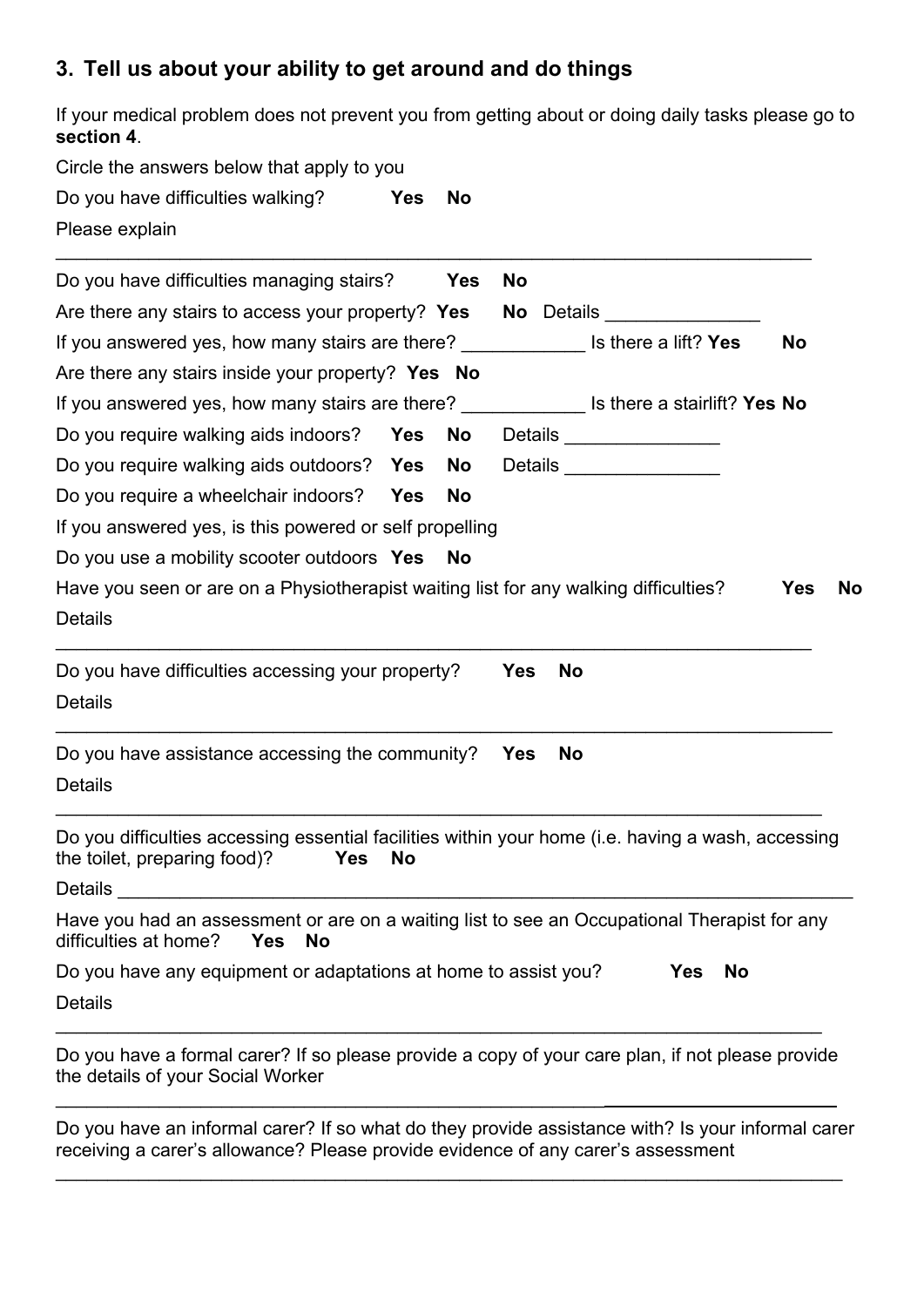# **4. Authorisation**

In order to make a decision we may need to gain further information from your treating professionals. We require your consent to do so. Please complete the details below.

# **Authorisation to release medical information.**

| <b>GPs name:</b>      |  |
|-----------------------|--|
| <b>Email Address:</b> |  |
| Tel:                  |  |

| <b>Treating</b><br>professional's<br>name: |  |
|--------------------------------------------|--|
| <b>Email address:</b>                      |  |
| Tel:                                       |  |

| Treating<br>professional's<br>name: |  |
|-------------------------------------|--|
| <b>Email address:</b>               |  |
| Tel:                                |  |

| <b>Customer's name:</b>     |  |
|-----------------------------|--|
| Date of birth:              |  |
| <b>Address:</b>             |  |
| <b>Hospital</b><br>numbers: |  |

I give my permission for the London Borough of Islington and its medical advisor to obtain further information from my GP or other health professional.

Signed:

Date: / /

Parent/ Guardian of: